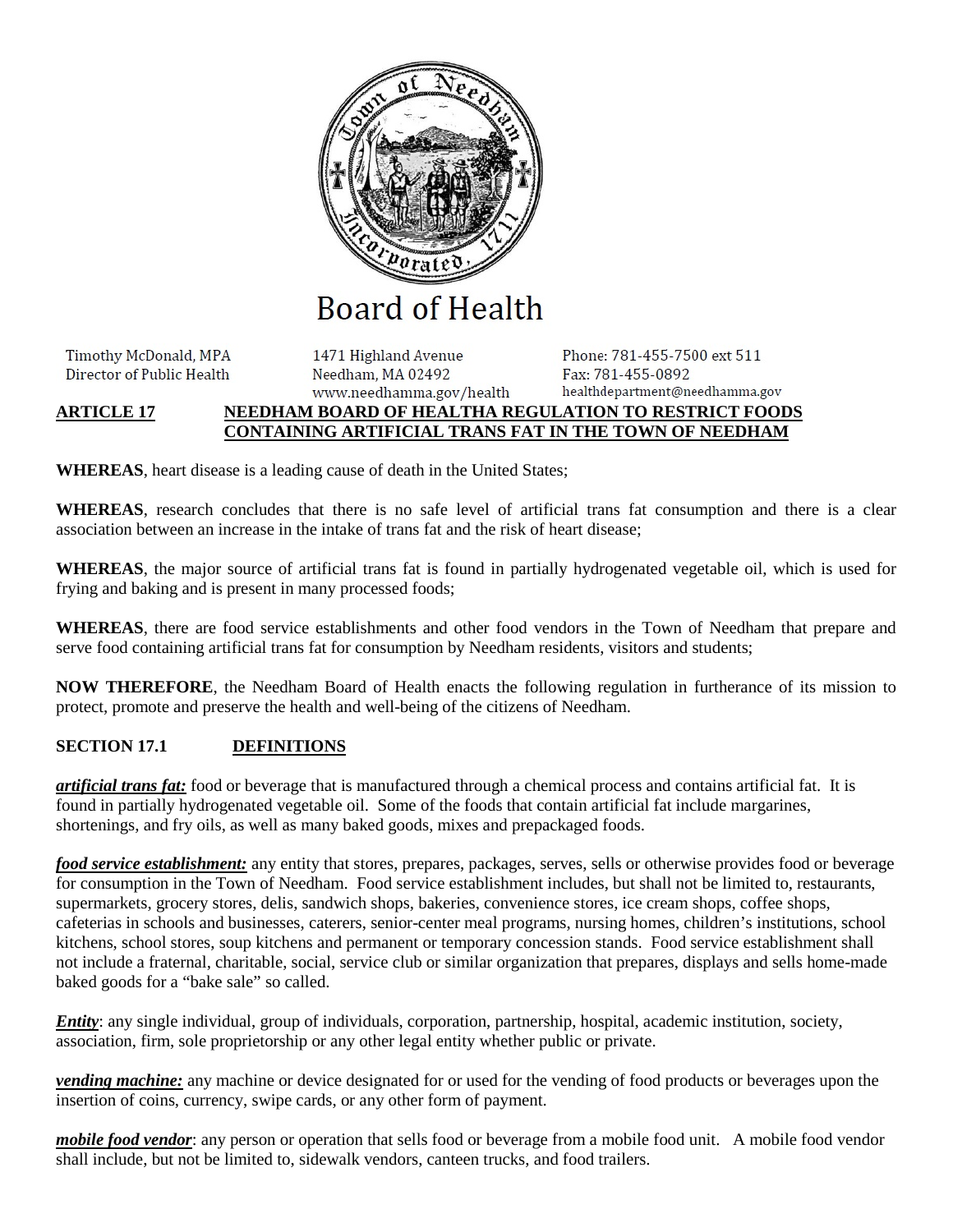*serving:* based on the amount of a product normally eaten in one sitting or reference amounts, determined from nationwide food consumption surveys.

## **SECTION 17.2 RESTRICTION ON ARTIFICIAL TRANS FAT**

No food service establishment, vending machine, or mobile food vendor shall store, prepare, distribute, hold for service or serve any food or beverage containing artificial trans fat in the Town of Needham.

Food or beverage whose nutrition fact label or other suitable documentation lists the trans fat content of the food as less than 0.5 grams per serving shall not be deemed to contain artificial trans fat.

These prohibitions shall not include the sale of any food or beverage containing artificial trans fat that is in a manufacturer's original sealed package and is required by federal and or state law to have nutrition labeling.

### **SECTION 17.3 LABELS REQUIRED**

All food service establishments, mobile food vendors and operators of vending machines shall maintain on-site original labels or other suitable documentation listing the ingredient and nutrient content of all food products such that the Needham Health Department or its designees can determine whether they are in compliance with this regulation.

## **SECTION 17.4 GUIDELINES**

The Needham Health Department shall issue guidelines for the implementation of this regulation, including but not limited to, definitions of terms as used in these regulations and in the guidelines. In the event of a conflict between these regulations and the guidelines, as either may be amended, the regulation shall control.

### **SECTION 17.5 VIOLATIONS**

**(1)**A violator of these regulations and guidelines referred to in Section 4.00 shall be subject to a penalty for each offense as follows:

**(a)** In the case of a first violation a fine of one hundred dollars (\$100.00);

**(b)** In the case of a second violation within 24 months of the first violation a fine of five hundred dollars (\$500.00); and,

**(c)** In the case of a third or more violations within 24 months of the second or current violation, a fine of one thousand dollars (\$1000.00) for each violation.

**(2)**No provision, clause or sentence of this section of this Article shall be interpreted as prohibiting the Needham Board of Health from suspending, or revoking any license or permit issued by it, for repeated violations of this Article.

#### **SECTION 17.6 ENFORCEMENT**

**(1)**Authority to enforce this Article shall be held by the Needham Board of Health.

**(2)**Any violation of this Article may be enforced in the manner provided in M.G.L. c.111 §187, by the Needham Board of Health, or its designees.

#### **SECTION 17.7 NON-RETALIATION**

No person or employer shall discharge, refuse to hire, refuse to serve or in any manner retaliate or take any adverse personnel action against any employee, applicant, customer or person because such employee, applicant, customer or person takes any action in furtherance of the enforcement of this Article or exercises any rights conferred by this Article.

#### **SECTION 17.8 SEVERABILITY**